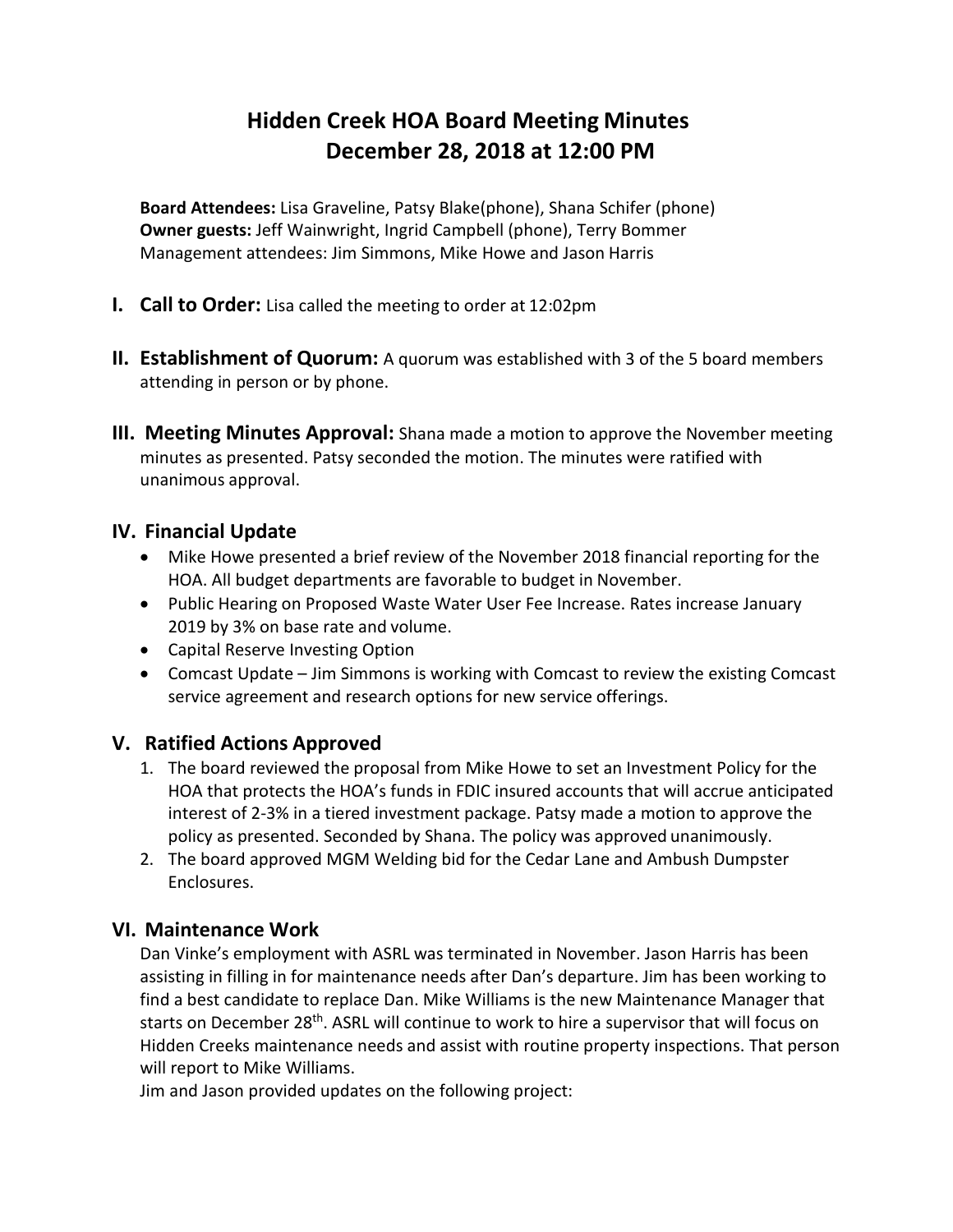#### **Status**

- 1. Sidewalk Repair between Bldg. 3 &4 completed
- 2. French Drain & Drywell completed
- 3. Heat tape inspected and on throughout complex. GTC Electric changed out 38A heat tape in their gutter and in 26C heat tape was also fixed. Jason noted that ice dams are forming on building 25 and that building does not have gutters. Ice dams are forming on other town homes and some additional gutters, heat tape, attic insulation and attic ventilation may be needed. Further review and recommendations will be made, to include a map for areas of need.
- 4. Dumpster Enclosure installation in progress. MGM's proposal was not accurately presented to the board. Lisa explained that the actual costs were being amended for board review.
- 5. Parking and Recycling signs have been created, but not installed. Gina is working with the maintenance team to get them installed ASAP.

6. Decking - Jason Harris provided additional recommendation for design changes from ANAB to address:

- Steps & Stringers
- Upper landings
- Sealing wood underneath (4) replaced TREX landings have no drip guard/sealant
- Recommended by ANAB to have decks slope away from building. A solid surface deck ¾ inch tongue and groove. Torch down membrane. Steps galvanized steel w pet friendly holes no bigger than a dime.
- Jason is working to secure two more bids for the project.
- 7. Building/Unit Number options. This work is still pending.

#### **VII. Governance**

- 1. Hot Tub Standards & Liability waiver
- 2. TCFC Agreements Jim will follow up with Cynthia Callaway to review agreements
- 3. Appraiser Proposal Jim is discussing with HOA attorney Melyssa Davidson the options to have an appraiser perform an appraisal for all units in the HOA to consider options to 'true up' square footage for the units and par values.
- 4. Mountain Regional has presented report of Mountain Regional Water Valve Station – a revised location of the valve station to the board. The board is reviewing the new proposal.
- 5. Towing Protocol The HOA is directing ASRL to make a minimum of 2 parking inspections each day. The new maintenance supervisor will head up theinspections.
- 6. Community Vision Committee there were no responses by homeowners to express interest in serving on the committee. A reminder link and extension of the deadline will be sent out to encourage owners to respond.
- 7. Lisa asked that Gina copy the board on important owner communication related to violations, ARC approvals and other requests that they may need to be in the loop on.